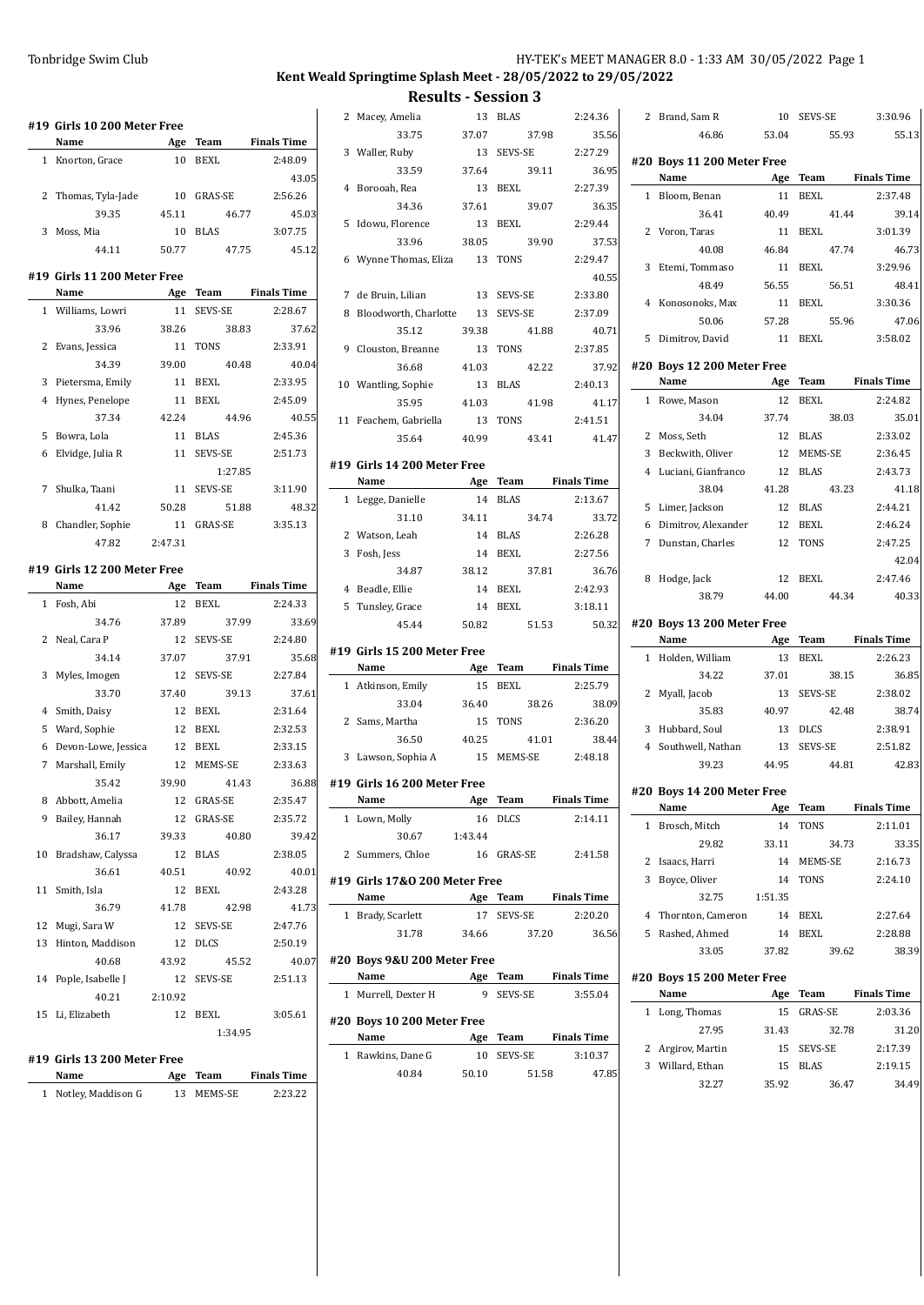### Tonbridge Swim Club **HY-TEK's MEET MANAGER 8.0 - 1:33 AM 30/05/2022** Page 2 **Kent Weald Springtime Splash Meet - 28/05/2022 to 29/05/2022**

 $\mathbf{I}$ 

#### **Results - Session 3**

|              | #20 Boys 16 200 Meter Free       |       |                |                    |
|--------------|----------------------------------|-------|----------------|--------------------|
|              | Name                             | Age   | Team           | <b>Finals Time</b> |
| 1            | Tovey, Nathan                    | 16    | <b>GRAS-SE</b> | 2:23.98            |
|              | 33.14                            | 37.46 | 38.89          | 34.49              |
|              | #20 Boys 17&0 200 Meter Free     |       |                |                    |
|              | Name                             | Age   | Team           | <b>Finals Time</b> |
| 1            | Jayasinghe, Dillon               | 17    | BEXL           | 2:11.17            |
|              | 28.74                            | 31.85 | 34.88          | 35.70              |
|              | #21 Girls 9&U 50 Meter Breast    |       |                |                    |
|              | Name                             | Age   | Team           | <b>Finals Time</b> |
| 1            | Soares, Rosie                    | 9     | MEMS-SE        | 55.40              |
| 2            | Sherry, Annie                    | 9     | <b>BEXL</b>    | 1:04.35            |
| 3            | Blackwell, Freya                 | 9     | <b>DLCS</b>    | 1:06.36            |
| 4            | Beckwith, Hayley                 | 9     | MEMS-SE        | 1:08.95            |
|              | #21 Girls 10 50 Meter Breast     |       |                |                    |
|              | Name                             | Age   | Team           | <b>Finals Time</b> |
| 1            | Thomas, Tyla-Jade                | 10    | <b>GRAS-SE</b> | 51.66              |
| 2            | Williams, Annie                  | 10    | BEXL           | 1:01.08            |
| 3            | Barnes, Nancy                    | 10    | <b>BLAS</b>    | 1:04.11            |
|              | #21 Girls 11 50 Meter Breast     |       |                |                    |
|              | Name                             | Age   | Team           | <b>Finals Time</b> |
| $\mathbf{1}$ | Ashton, Amelia                   | 11    | <b>SEVS-SE</b> | 39.69              |
| 2            | Bowra, Lola                      | 11    | <b>BLAS</b>    | 40.13              |
| 3            | Williams, Lowri                  | 11    | SEVS-SE        | 41.03              |
| 4            | Evans, Jessica                   | 11    | TONS           | 42.47              |
| 5            | Bourner, Lola                    | 11    | <b>BLAS</b>    | 44.99              |
| 6            | Miller, Niamh R                  | 11    | SEVS-SE        | 45.68              |
| 7            | Lang, Matilda J                  | 11    | SEVS-SE        | 46.99              |
| 8            | Shulka, Taani                    | 11    | SEVS-SE        | 47.74              |
| 9            | Winnifrith, Iona                 | 11    | <b>TONS</b>    | 50.78              |
| 10           | Yedupati, Ishitha                | 11    | TONS           | 51.33              |
| 11           | Marriott, Paige                  | 11    | <b>BLAS</b>    | 51.77              |
| 12           | Detko, Emily                     | 11    | <b>BEXL</b>    | 52.77              |
| 13           | Southwell, Cerys                 | 11    | <b>SEVS-SE</b> | 54.69              |
| 14           | Cross, Emilia                    | 11    | <b>BEXL</b>    | 55.93              |
| 15           | Newbury, Chloe                   | 11    | <b>BFDS</b>    | 56.09              |
| ---          | Hinton, Belle                    | 11    | <b>DLCS</b>    | DQ                 |
|              | 4.4 Start before starting signal |       |                |                    |
|              | #21 Girls 12 50 Meter Breast     |       |                |                    |
|              | Name                             | Age   | Team           | <b>Finals Time</b> |
| $\mathbf{1}$ | Smith, Amalie                    | 12    | <b>TONS</b>    | 36.11              |
| 2            | Myles, Imogen                    | 12    | SEVS-SE        | 36.34              |
| 3            | Neal, Cara P                     | 12    | SEVS-SE        | 38.92              |
| 4            | Zidan, Salma                     | 12    | SEVS-SE        | 40.46              |
| 5            | Whiffin, Emma                    | 12    | BEXL           | 41.60              |
| 6            | Hinton, Maddison                 | 12    | <b>DLCS</b>    | 42.63              |
| 7            | Muszalska, Nicola                | 12    | GRAS-SE        | 43.21              |
| 8            | Marshall, Emily                  | 12    | MEMS-SE        | 43.98              |
| 9            | Devon-Lowe, Jessica              | 12    | BEXL           | 48.01              |
| 10           | Smith, Isla                      | 12    | BEXL           | 49.84              |
| 11           | Marshall-Wilson, Aurora          | 12    | BLAS           | 51.87              |
| 12           | Li, Xintian                      | 12    | <b>BEXL</b>    | 55.11              |
|              |                                  |       |                |                    |

|   | #21  Girls 13 50 Meter Breast                              |           |             |                    |   | #22 Boys 10 50 Meter Bre               |
|---|------------------------------------------------------------|-----------|-------------|--------------------|---|----------------------------------------|
|   | Name                                                       | Age       | Team        | <b>Finals Time</b> |   | Name                                   |
|   | 1 Macey, Amelia                                            | 13        | <b>BLAS</b> | 39.28              |   | 1 Rawkins, Dane G                      |
|   | 2 Sherry, Lily                                             | 13        | BEXL        | 41.46              |   | 2 Burke, Henry                         |
|   | 3 Clouston, Breanne                                        | 13        | TONS        | 41.63              |   | 3 Adams, Rylan                         |
|   | 4 Holland, Summer                                          | 13        | SEVS-SE     | 42.11              |   | 4 Teodorescu, Noah A                   |
|   | 5 Waller, Ruby                                             | 13        | SEVS-SE     | 42.24              |   | 5 Galsworthy, Freddie                  |
|   | 6 Feachem, Gabriella                                       | 13        | <b>TONS</b> | 43.25              |   | 6 Brand, Sam R                         |
|   | 7 Burston, Ava                                             | 13        | <b>BLAS</b> | 47.46              |   | 7 Bhatti, Gian                         |
|   | 8 Baykun, Veronica                                         | 13        | <b>BFDS</b> | 48.81              |   |                                        |
|   | 9 Burton, Grace                                            | 13        | SEVS-SE     | 50.22              |   | #22 Boys 11 50 Meter Bre               |
|   | --- Peerman, Caitlin                                       | 13        | DLCS        | DQ                 |   | Name                                   |
|   | 7.6 Did not touch at turn or finish with both hands, or to |           |             |                    |   | 1 Kershaw, Harvey<br>2 Inglis, Zachary |
|   |                                                            |           |             |                    |   |                                        |
|   | #21  Girls 14 50 Meter Breast<br>Name                      |           | Team        | <b>Finals Time</b> |   | 3 Voron, Taras                         |
|   |                                                            | Age<br>14 |             |                    |   | 4 Larter, William                      |
|   | 1 Rogers, Ellie                                            |           | <b>TONS</b> | 35.35              |   | 5 Clark, Jake                          |
|   | 2 Dill-Russell, Isobelle                                   | 14        | <b>DLCS</b> | 36.27              |   | 6 Ratchford, Oliver                    |
|   | 3 Legge, Danielle                                          | 14        | <b>BLAS</b> | 38.08              |   | 7 Konosonoks, Max                      |
|   | 4 Watson, Leah                                             | 14        | <b>BLAS</b> | 39.74              |   | 8 Willard, Noah                        |
|   | 5 Golebiowska, Paulina                                     | 14        | BEXL        | 39.91              |   | 9 Rose, Adam                           |
|   | 6 Fosh, Jess                                               | 14        | BEXL        | 41.39              |   | 10 Etemi, Tommaso                      |
| 7 | Janulyte, Emilija                                          | 14        | BLAS        | 43.08              |   | 11 Dimitrov, David                     |
|   | 8 Hubbard, Bella                                           |           | 14 DLCS     | 45.04              |   | 12 Beadle, Reece                       |
|   | #21  Girls 15 50 Meter Breast                              |           |             |                    |   | --- Watts, Noah                        |
|   | Name                                                       | Age       | Team        | <b>Finals Time</b> |   | 7.6 Did not touch at turi              |
|   | 1 Le, Lan                                                  | 15        | <b>BEXL</b> | 37.05              |   | #22 Boys 12 50 Meter Bre               |
|   | 2 Cunliffe, Emma                                           | 15        | <b>BLAS</b> | 41.23              |   | Name                                   |
|   | 3 Sams, Martha                                             | 15        | TONS        | 44.91              |   | 1 Ellershaw, Thomas                    |
|   | --- Lawson, Sophia A                                       | 15        | MEMS-SE     | DQ                 |   | 2 Rowe, Mason                          |
|   | 7.4 Leg movements not simultaneous (alternating leg mo     |           |             |                    |   | 3 Luciani, Gianfranco                  |
|   |                                                            |           |             |                    |   | 4 Martin-Young, Freddie                |
|   | #21  Girls 16 50 Meter Breast<br>Name                      | Age       | Team        | <b>Finals Time</b> |   | --- Cheema, Balraj                     |
|   | 1 Lown, Molly                                              | 16        | <b>DLCS</b> | 35.97              |   | 7.6 Did not touch at turi              |
|   | 2 Bennett, Ellie                                           | 16        | MEMS-SE     | 39.92              |   | --- Dunstan, Charles                   |
|   |                                                            |           |             |                    |   | 7.6 Did not touch at turi              |
|   | #21  Girls 17&0 50 Meter Breast                            |           |             |                    |   | Dimitrov, Alexander                    |
|   | Name                                                       |           | Age Team    | <b>Finals Time</b> |   | 7.5 Executed alternating               |
|   | 1 Elvidge, Hannah G                                        | 20        | SEVS-SE     | 37.91              |   | #22 Boys 13 50 Meter Bre               |
|   | 2 Welsh, Maisie                                            |           | 17 DLCS     | 41.58              |   | Name<br>ł                              |
|   | Baykun, Julia                                              | 17        | <b>BFDS</b> | 43.26              |   | 1 Holden, William                      |
|   | #22 Boys 9&U 50 Meter Breast                               |           |             |                    |   | 2 Jayasinghe, Leo                      |
|   | Name                                                       | Age       | Team        | <b>Finals Time</b> |   | 3 Myall, Jacob                         |
|   | 1 Pereira Gil, Gabriel                                     | 9         | BEXL        | 1:06.16            |   | 4 Newbury, Ethan                       |
|   | 2 Murrell, Dexter H                                        | 9         | SEVS-SE     | 1:06.36            |   | 5 Southwell, Nathan                    |
|   | 3 Chew, Oliver                                             | 9         | <b>BEXL</b> | 1:09.47            |   |                                        |
|   | --- Psenicnyj, Daniel                                      | 9         | <b>BFDS</b> | DQ                 |   | #22 Boys 14 50 Meter Bre               |
|   | 7.6 Did not touch at turn or finish with both hands, or to |           |             |                    |   | Name                                   |
|   | --- Mihai, Sebi                                            | 9         | <b>BLAS</b> | DQ                 |   | 1 Szilagyi, David                      |
|   | 7.6 Did not touch at turn or finish with both hands, or to |           |             |                    |   | 2 Mangat, Tolly                        |
|   | --- Argirov, Seb                                           |           | 9 SEVS-SE   | DQ                 |   | 3 Boyce, Oliver                        |
|   | 7.5 Executed alternating or downward butterfly kick (ex    |           |             |                    | 4 | Teodorescu, Dominic V                  |
|   | --- Hodge, Freddie                                         |           | 9 BEXL      | DQ                 |   | 5 Burke, Toby                          |
|   | 7.1 Head not breaking the surface before hands turn inw    |           |             |                    |   | 6 Rashed, Ahmed                        |
|   |                                                            |           |             |                    | 7 | Hopkins, Haidn                         |
|   |                                                            |           |             |                    |   | 8 Yakovlev, Sasha                      |

7.6 Did not touch at turn or finish with both hands, or to <br>2 Inglis, Zachary 11 BEXL 44.21 **#22 Boys 10 50 Meter Breast Name Age Team Finals Time** 1 Rawkins, Dane G 10 SEVS-SE 51.20 2 Burke, Henry 10 SEVS-SE 51.35 3 Adams, Rylan 10 GRAS-SE 52.51 4 Teodorescu, Noah A 10 MEMS-SE 56.92 5 Galsworthy, Freddie 10 BEXL 58.18 6 Brand, Sam R 10 SEVS-SE 59.58 7 Bhatti, Gian 10 GRAS-SE 1:06.37 **#22 Boys 11 50 Meter Breast Name Age Team Finals Time** 1 Kershaw, Harvey 11 BLAS 43.11 3 Voron, Taras 11 BEXL 44.37 4 Larter, William 11 BLAS 48.54 5 Clark, Jake 11 BLAS 50.31 6 Ratchford, Oliver 11 BLAS 50.34 7 Konosonoks, Max 11 BEXL 51.43 8 Willard, Noah 11 BLAS 53.35 9 Rose, Adam 11 BLAS 56.48 10 Etemi, Tommaso 11 BEXL 1:02.27 11 Dimitrov, David 11 BEXL 1:02.85 12 Beadle, Reece 11 BEXL 1:05.36 --- Watts, Noah 11 BLAS DQ 7.6 Did not touch at turn or finish with both hands, or to **#22 Boys 12 50 Meter Breast Name Age Team Finals Time** 1 Ellershaw, Thomas 12 SEVS-SE 38.51 2 Rowe, Mason 12 BEXL 39.15 3 Luciani, Gianfranco 12 BLAS 42.50 4 Martin-Young, Freddie 12 SEVS-SE 45.68 --- Cheema, Balraj 12 BLAS DQ 7.6 Did not touch at turn or finish with both hands, or to --- Dunstan, Charles 12 TONS DQ 7.6 Did not touch at turn or finish with both hands, or to --- Dimitrov, Alexander 12 BEXL DQ 7.5 Executed alternating or downward butterfly kick (ex **#22 Boys 13 50 Meter Breast Name Age Team Finals Time** 1 Holden, William 13 BEXL 39.39 2 Jayasinghe, Leo 13 BEXL 40.56 3 Myall, Jacob 13 SEVS-SE 42.03 4 Newbury, Ethan 13 BFDS 43.74 5 Southwell, Nathan 13 SEVS-SE 45.60 **#22 Boys 14 50 Meter Breast Name Age Team Finals Time** 1 Szilagyi, David 14 BEXL 36.84 2 Mangat, Tolly 14 SEVS-SE 37.10 3 Boyce, Oliver 14 TONS 37.53 4 Teodorescu, Dominic V 14 MEMS-SE 39.51

| 6 Rashed. Ahmed   | 14 BEXL | 40.13 |
|-------------------|---------|-------|
| 7 Hopkins, Haidn  | 14 BFDS | 41.31 |
| 8 Yakovlev, Sasha | 14 TONS | 42.06 |

5 Burke, Toby 14 SEVS-SE 39.56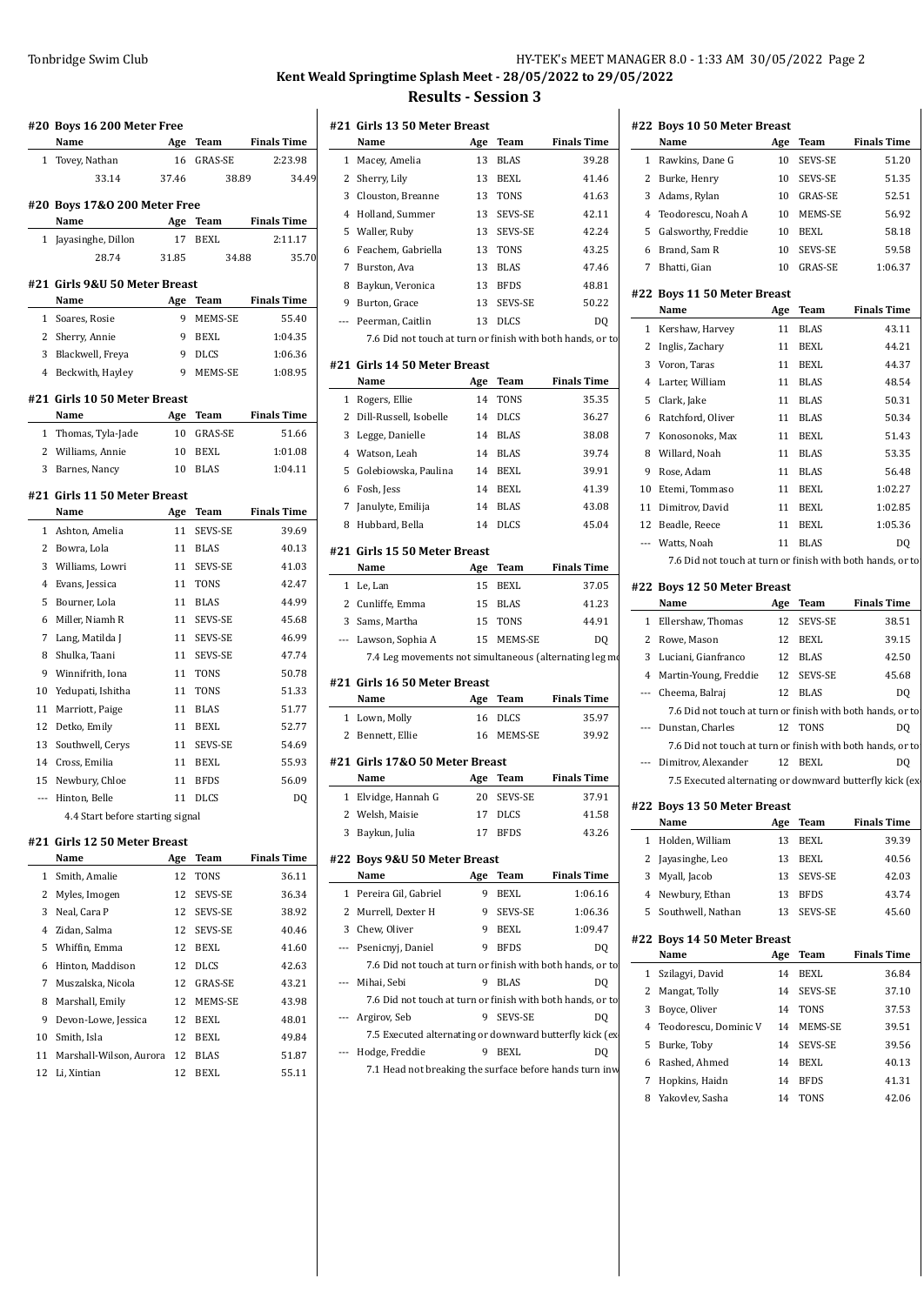# **Kent Weald Springtime Splash Meet - 28/05/2022 to 29/05/2022**

|                          | #22 Boys 15 50 Meter Breast                            |             |                |                    |    | 2 Neal, Cara P          |
|--------------------------|--------------------------------------------------------|-------------|----------------|--------------------|----|-------------------------|
|                          | Name                                                   | Age         | Team           | <b>Finals Time</b> |    | 37.19                   |
|                          | 1 Dinev, Bryan                                         | 15          | BEXL           | 32.95              | 3  | Myles, Imogen           |
|                          | 2 Le, Nam                                              | 15          | <b>BEXL</b>    | 33.39              |    | 38.33                   |
| 3                        | Crombie, Joshua                                        | 15          | SEVS-SE        | 33.66              |    | 4 Smith, Daisy          |
| 4                        | Long, Thomas                                           |             | 15 GRAS-SE     | 36.96              |    | 38.70                   |
| 5                        | Cosgrove, Ruari G                                      | 15          | MEMS-SE        | 39.50              |    | 5 Ward, Sophie          |
|                          | Harlow, Jake                                           | 15          | <b>BLAS</b>    |                    | 6  | Tikova, Mariela         |
| 6<br>7                   |                                                        | 15          |                | 39.97              |    | 39.20                   |
|                          | Masaryk, Adam                                          |             | MEMS-SE        | 41.82              | 7  | Abbott, Amelia          |
|                          | #22 Boys 16 50 Meter Breast                            |             |                |                    |    | 40.66                   |
|                          | Name                                                   | Age         | Team           | <b>Finals Time</b> | 8  | Bailey, Hannah          |
|                          | 1 Tovey, Nathan                                        | 16          | <b>GRAS-SE</b> | 43.45              |    | 40.79                   |
|                          |                                                        |             |                |                    | 9  | Whiffin, Emma           |
|                          | #22 Boys 17&0 50 Meter Breast<br>Name                  |             |                | <b>Finals Time</b> |    | 41.67                   |
|                          |                                                        | Age         | Team           |                    | 10 | Doyle, Erin             |
| 1                        | Dill-Russell, Edward                                   | 17          | <b>DLCS</b>    | 35.83              |    | 42.17                   |
|                          | #23  Girls 9&U 100 Meter Back                          |             |                |                    |    | 11 Smith, Isla          |
|                          | Name                                                   | Age         | Team           | <b>Finals Time</b> |    | 44.41                   |
|                          | 1 Soares, Rosie                                        | 9           | MEMS-SE        | 1:37.05            |    | 12 Pople, Isabelle J    |
|                          | 46.00                                                  | 51.05       |                |                    |    | 43.79                   |
|                          |                                                        |             |                |                    |    | 13 Li, Xintian          |
|                          | #23  Girls 10 100 Meter Back                           |             |                |                    |    |                         |
|                          | Name                                                   | Age         | <b>Team</b>    | <b>Finals Time</b> |    | #23 Girls 13 100 Meter  |
| 1                        | Moss, Mia                                              | 10          | <b>BLAS</b>    | 1:32.94            |    | Name                    |
|                          | 45.57                                                  | 47.37       |                |                    |    | 1 Holland, Summer       |
| 2                        | Knorton, Grace                                         | 10          | <b>BEXL</b>    | 1:35.29            |    | 35.21                   |
|                          | 46.11                                                  | 49.18       |                |                    |    | 2 Bloodworth, Charlotte |
|                          | #23  Girls 11 100 Meter Back                           |             |                |                    |    | 3 Wynne Thomas, Eliza   |
|                          | Name                                                   | Age         | Team           | <b>Finals Time</b> |    | 37.56                   |
|                          | 1 Ashton, Amelia                                       | 11          | SEVS-SE        | 1:22.42            |    | 4 Borooah, Rea          |
|                          |                                                        | 11          | <b>BLAS</b>    | 1:22.67            | 5  | Feachem, Gabriella      |
|                          | 2 Post, Ellie                                          |             |                |                    |    |                         |
|                          | 40.44                                                  | 42.23       |                |                    |    | 40.23                   |
| 3                        |                                                        | 11          | SEVS-SE        | 1:23.63            |    | 6 Clouston, Breanne     |
|                          | Miller, Niamh R<br>4 Bourner, Lola                     | 11          | <b>BLAS</b>    | 1:26.05            | 7  | Burton, Grace           |
|                          | 41.71                                                  | 44.34       |                |                    |    | 40.15                   |
|                          |                                                        |             |                |                    |    | 8 Wantling, Sophie      |
| 5                        | Hynes, Penelope                                        | 11          | <b>BEXL</b>    | 1:31.86            |    |                         |
| 6                        | Southwell, Cerys<br>48.12                              | 11<br>51.38 | SEVS-SE        | 1:39.50            |    | #23 Girls 14 100 Meter  |
|                          |                                                        |             |                |                    |    | Name                    |
| 7                        | Daniel, Isobel M                                       | 11          | SEVS-SE        | 1:39.91            |    | 1 Beadle, Ellie         |
|                          | 48.98                                                  | 50.93       |                |                    |    | 42.40                   |
|                          | 8 Yedupati, Ishitha                                    | 11          | TONS           | 1:40.87            |    | 2 Tunsley, Grace        |
|                          | 48.75                                                  | 52.12       |                |                    |    | 1:45.37                 |
| 9                        | Shah, Anushka                                          | 11          | <b>BLAS</b>    | 1:42.88            |    | #23 Girls 16 100 Meter  |
| 10                       | Cross, Emilia                                          | 11          | <b>BEXL</b>    | 1:48.97            |    | Name                    |
|                          | 53.73                                                  | 55.24       |                |                    |    | 1 Couzens, Phoebe       |
| 11                       | Newbury, Chloe                                         | 11          | <b>BFDS</b>    | 2:00.34            |    | 36.26                   |
|                          | 57.78                                                  | 1:02.56     |                |                    | 2  | Bennett, Ellie          |
|                          | Chandler, Sophie                                       | 11          | GRAS-SE        | DQ                 |    | 38.35                   |
|                          | 6.4 More than one single or double simultaneous arm pu |             |                |                    | 3  | Martin, Evie            |
| $\overline{\phantom{a}}$ | Elvidge, Julia R                                       | 11          | SEVS-SE        | DQ                 |    | 38.23                   |
|                          | 6.4 More than one single or double simultaneous arm pu |             |                |                    |    | 4 Wood, Ellen           |
|                          | #23 Girls 12 100 Meter Back                            |             |                |                    | 5  |                         |
|                          | Name                                                   | Age         | Team           | <b>Finals Time</b> |    | Summers, Chloe<br>43.97 |

35.03 37.80

|                 | <b>Results - Session 3</b>  |       |             |                    |
|-----------------|-----------------------------|-------|-------------|--------------------|
|                 | 2 Neal. Cara P              | 12    | SEVS-SE     | 1:14.96            |
|                 | 37.19                       | 37.77 |             |                    |
| 3               | Myles, Imogen               | 12    | SEVS-SE     | 1:18.10            |
|                 | 38.33                       | 39.77 |             |                    |
| 4               | Smith, Daisy                | 12    | BEXL        | 1:18.74            |
|                 | 38.70                       | 40.04 |             |                    |
|                 | 5 Ward, Sophie              | 12    | BEXL        | 1:20.49            |
| 6               | Tikova, Mariela             | 12    | <b>BLAS</b> | 1:22.50            |
|                 | 39.20                       | 43.30 |             |                    |
| $7\overline{ }$ | Abbott, Amelia              | 12    | GRAS-SE     | 1:23.21            |
|                 | 40.66                       | 42.55 |             |                    |
| 8               | Bailey, Hannah              | 12    | GRAS-SE     | 1:24.44            |
|                 | 40.79                       | 43.65 |             |                    |
| 9               | Whiffin, Emma               | 12    | BEXL        | 1:25.55            |
|                 | 41.67                       | 43.88 |             |                    |
| 10              | Doyle, Erin                 | 12    | <b>TONS</b> | 1:26.48            |
|                 | 42.17                       | 44.31 |             |                    |
| 11              | Smith, Isla                 | 12    | BEXL        | 1:31.18            |
|                 | 44.41                       | 46.77 |             |                    |
| 12              | Pople, Isabelle J           | 12    | SEVS-SE     | 1:31.25            |
|                 | 43.79                       | 47.46 |             |                    |
| 13              | Li, Xintian                 | 12    | <b>BEXL</b> | 2:00.20            |
|                 | #23 Girls 13 100 Meter Back |       |             |                    |
|                 | Name                        | Age   | Team        | <b>Finals Time</b> |
| $\mathbf{1}$    | Holland, Summer             | 13    | SEVS-SE     | 1:11.49            |
|                 | 35.21                       | 36.28 |             |                    |
|                 | 2 Bloodworth, Charlotte     | 13    | SEVS-SE     | 1:16.72            |
| 3               | Wynne Thomas, Eliza         | 13    | TONS        | 1:17.04            |
|                 | 37.56                       | 39.48 |             |                    |
| 4               | Borooah, Rea                | 13    | BEXL        | 1:17.33            |
| 5               | Feachem, Gabriella          | 13    | TONS        | 1:22.37            |
|                 | 40.23                       | 42.14 |             |                    |
| 6               | Clouston, Breanne           | 13    | <b>TONS</b> | 1:22.88            |
| 7               | Burton, Grace               | 13    | SEVS-SE     | 1:23.63            |
|                 | 40.15                       | 43.48 |             |                    |
| 8               | Wantling, Sophie            | 13    | <b>BLAS</b> | 1:27.56            |
|                 | #23 Girls 14 100 Meter Back |       |             |                    |
|                 | Name                        |       | Age Team    | <b>Finals Time</b> |
|                 | 1 Beadle, Ellie             | 14    | BEXL        | 1:26.59            |
|                 | 42.40                       | 44.19 |             |                    |
|                 | 2 Tunsley, Grace            |       | 14 BEXL     | 1:45.37            |
|                 | 1:45.37                     |       |             |                    |
|                 |                             |       |             |                    |
|                 | #23 Girls 16 100 Meter Back |       |             |                    |
|                 | Name                        | Age   | Team        | <b>Finals Time</b> |
| 1               | Couzens, Phoebe             | 16    | BEXL        | 1:16.97            |
| 2               | 36.26                       | 40.71 |             |                    |
|                 | Bennett, Ellie<br>38.35     | 39.71 | 16 MEMS-SE  | 1:18.06            |
|                 |                             |       |             |                    |
|                 | 3 Martin, Evie              |       | 16 SEVS-SE  | 1:18.22            |
|                 | 38.23<br>4 Wood, Ellen      | 39.99 | 16 TONS     | 1:18.72            |
| 5               | Summers, Chloe              |       | 16 GRAS-SE  | 1:29.29            |
|                 | 43.97                       | 45.32 |             |                    |
|                 |                             |       |             |                    |
|                 |                             |       |             |                    |
|                 |                             |       |             |                    |
|                 |                             |       |             |                    |
|                 |                             |       |             |                    |

|   | #23 Girls 17&0 100 Meter Back                                |       |                |                    |
|---|--------------------------------------------------------------|-------|----------------|--------------------|
|   | Name                                                         | Age   | Team           | <b>Finals Time</b> |
|   | 1 Elvidge, Hannah G                                          | 20    | <b>SEVS-SE</b> | 1:08.50            |
|   | 33.19                                                        | 35.31 |                |                    |
| 2 | Brady, Scarlett                                              | 17    | SEVS-SE        | 1:15.21            |
|   | 36.43                                                        | 38.78 |                |                    |
| 3 | Welsh, Maisie                                                | 17    | <b>DLCS</b>    | 1:21.69            |
|   | 38.20                                                        | 43.49 |                |                    |
|   |                                                              |       |                |                    |
|   | #24 Boys 9&U 100 Meter Back                                  |       |                |                    |
|   | Name                                                         | Age   | Team           | <b>Finals Time</b> |
|   | --- Mihai, Sebi                                              | 9     | <b>BLAS</b>    | DQ                 |
|   | 6.2 Left position on the back (other than to initiate a turi |       |                |                    |
|   | #24 Boys 10 100 Meter Back                                   |       |                |                    |
|   | Name                                                         | Age   | Team           | <b>Finals Time</b> |
|   | 1 Rawkins, Dane G                                            | 10    | SEVS-SE        | 1:27.23            |
|   | 2 Brand, Sam R                                               | 10    | SEVS-SE        | 1:49.83            |
|   | 53.74                                                        | 56.09 |                |                    |
|   | --- Burke, Henry                                             | 10    | SEVS-SE        | DQ                 |
|   | 6.4 More than one single or double simultaneous arm pu       |       |                |                    |
|   | #24 Boys 11 100 Meter Back                                   |       |                |                    |
|   | Name                                                         | Age   | Team           | <b>Finals Time</b> |
|   | 1 Kershaw, Harvey                                            | 11    | <b>BLAS</b>    | 1:18.63            |
|   | 2 Inglis, Zachary                                            | 11    | BEXL           | 1:19.82            |
|   | 37.71                                                        | 42.11 |                |                    |
|   | 3 Larter, William                                            | 11    | BLAS           | 1:25.26            |
|   | 42.43                                                        | 42.83 |                |                    |
|   | 4 Willard, Noah                                              | 11    | <b>BLAS</b>    | 1:30.70            |
|   | 44.26                                                        | 46.44 |                |                    |
| 5 | Clark, Jake                                                  | 11    | <b>BLAS</b>    | 1:34.63            |
|   | 46.19                                                        | 48.44 |                |                    |
|   | 6 Voron, Taras                                               | 11    | <b>BEXL</b>    | 1:46.50            |
|   | 52.06                                                        | 54.44 |                |                    |
| 7 | Beadle, Reece                                                | 11    | BEXL           | 1:54.25            |
|   | 56.64                                                        | 57.61 |                |                    |
|   | 8 Dimitrov, David                                            | 11    | <b>BEXL</b>    | 1:58.27            |
|   | --- Ratchford, Oliver                                        | 11    | <b>BLAS</b>    | DQ                 |
|   | 6.4 More than one single or double simultaneous arm pu       |       |                |                    |
|   | #24 Boys 12 100 Meter Back                                   |       |                |                    |
|   | Name                                                         | Age   | Team           | <b>Finals Time</b> |
|   | 1 Ellershaw, Thomas                                          | 12    | SEVS-SE        | 1:14.41            |
|   | 36.29                                                        | 38.12 |                |                    |
|   | 2 Martin-Young, Freddie                                      | 12    | SEVS-SE        | 1:24.83            |
|   | 41.35                                                        | 43.48 |                |                    |
|   | 3 Moss, Seth                                                 | 12    | BLAS           | 1:25.56            |
|   | 4 Hodge, Jack                                                | 12    | BEXL           | 1:27.05            |
|   | 42.84                                                        | 44.21 |                |                    |
|   | 5 Dunstan, Charles                                           | 12    | TONS           | 1:28.84            |
|   | 42.90                                                        | 45.94 |                |                    |
|   | 6 Limer, Jackson                                             | 12    | BLAS           | 1:30.48            |
|   | 45.30                                                        | 45.18 |                |                    |